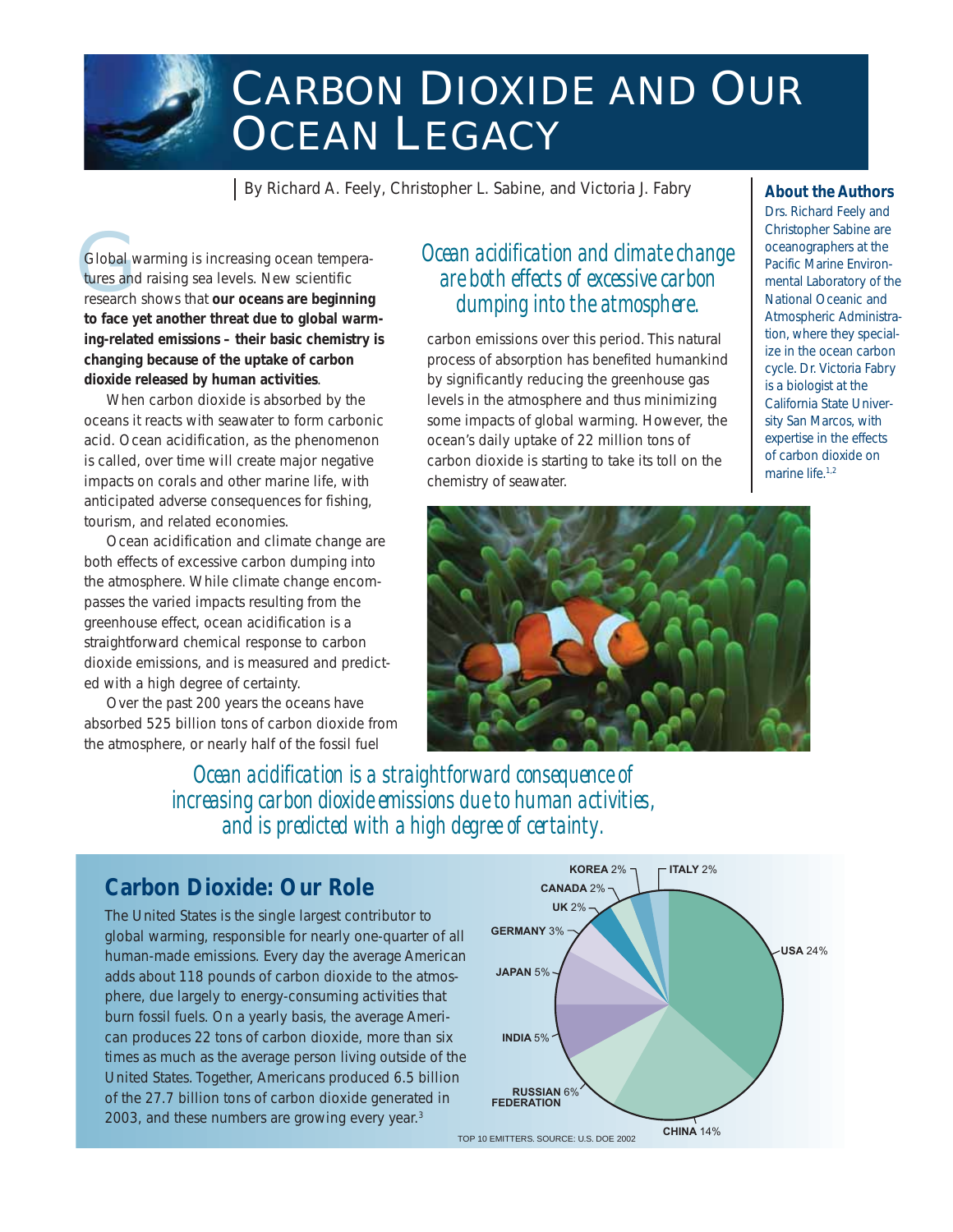# **Changing Chemistry – Changing Oceans**

Carbon dioxide does not sit idly in the oceans. Recent field and laboratory studies reveal that the chemical changes in seawater resulting from the absorption of carbon dioxide are lowering seawater pH. *(See box*



*below.)* The pH decline then decreases the availability of chemical building blocks needed by organisms that produce shells and skeletons made of a mineral called calcium carbonate. Corals, as well as some free-floating plants and animals at the bottom of the food chain, have a more difficult time producing their shells, with potential consequences for other **7.95 7.90 7.85 7.80**

sea life that depend on the health and availability of these shelled organisms.



#### **What is pH?**

*pH is a measure of acidity. On the pH scale, 7.0 is neutral, with points higher on the scale being "basic" and points lower being "acidic."*

*The pH of our ocean surface waters has already fallen by about 0.1 units from about 8.16 to 8.05 since the beginning of the Industrial Revolution around 200 years ago,<sup>4</sup> and it may fall by as much as 0.4 units by 2100.<sup>5</sup>*

*The oceans have not seen a change in pH this abrupt and large for at least 650,000 years, and many sea creatures require stable conditions to survive.*



*As the ocean concentration of carbon dioxide increases, so does acidity (causing pH to decline).*

At present, ocean chemistry is changing at least 100 times more rapidly than it has changed during the 650,000 years preceding our industrial era. And, *if current carbon dioxide emission trends continue, computer models show that the ocean will continue to undergo acidification, to an extent and at rates that have not occurred for tens of millions of years.*

Nearly all marine life forms that build calcium carbonate shells and skeletons studied by scientists thus far have shown deterioration due to increasing carbon dioxide levels in seawater, and the resulting decline in pH. In experiments, when dissolved carbon dioxide was increased to two times pre-industrial levels (i.e., before the 1850s), the shell and skeleton-building rate of organisms studied declined by as much as 50%.

For example, increasing ocean acidification has been shown to significantly reduce the ability of reef-building corals to produce their skeletons, affecting growth of individual corals and making

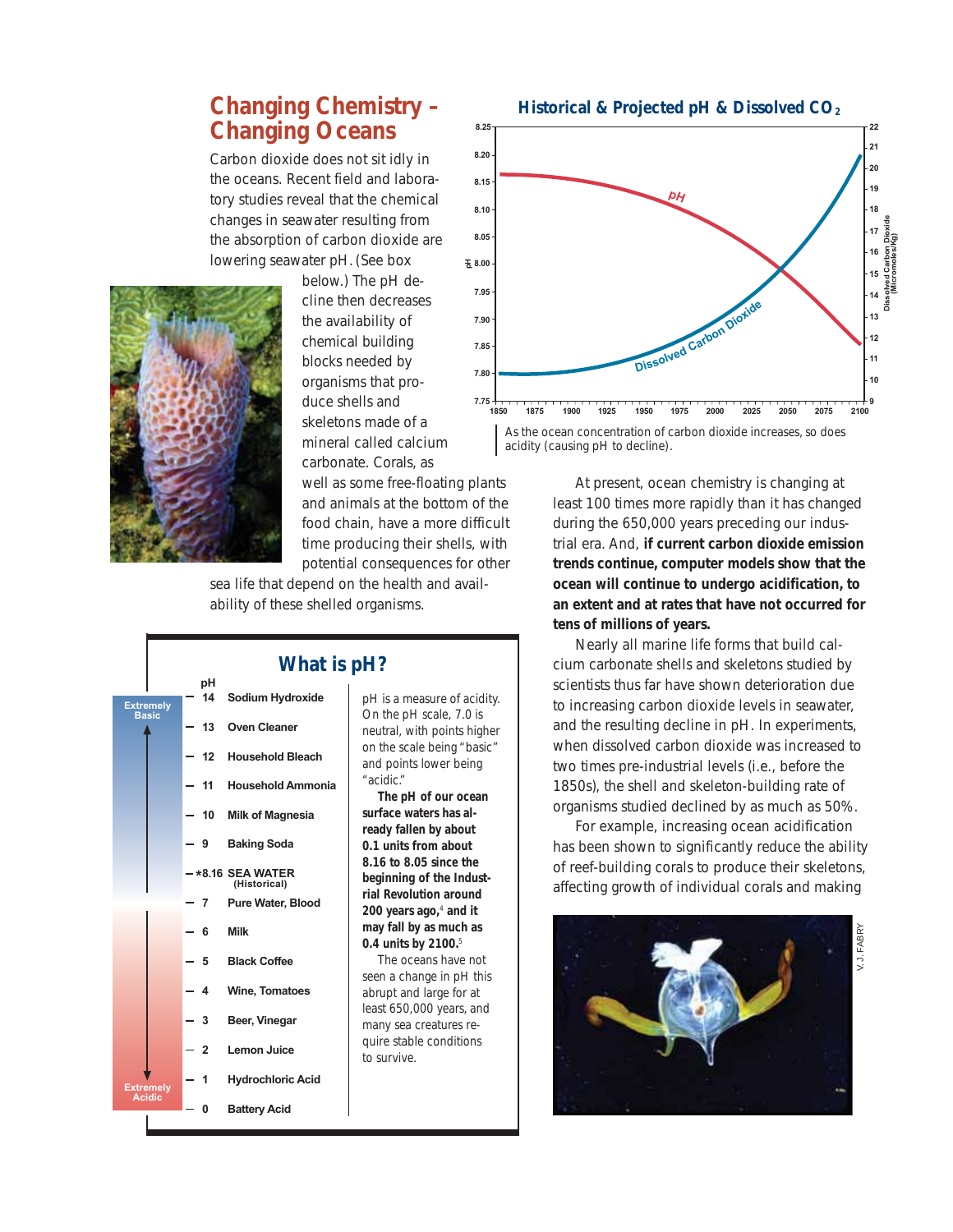#### **Reefs at Risk**

Healthy coral reefs are the foundation of many viable fisheries, as well as the source of jobs and businesses related to tourism and recreation. Approximately half of all federally managed fisheries depend on coral reefs and related habitats for a portion of their life cycles, and the National Marine Fisheries Service estimates the value of coral reefs to U.S. fish stocks at over \$100 million.7

Local economies also receive billions of dollars from reef tourism. In the Florida Keys, for example, coral reefs generate more than \$1.2 billion in tourism revenue annually. In

# *At present, ocean chemistry is changing more rapidly than it has over the past 650,000 years.*

the reef more vulnerable to erosion. *By the middle of this century, coral reefs may well erode faster than they can be rebuilt.*6 Lab results indicate that coral reefs cannot easily adapt to this changing seawater chemistry. While longterm consequences are unknown, this could affect the geographic range of corals and the life forms that depend on the reef habitat.

#### **Cracks in the Food Chain**

One type of free-swimming creature called a pteropod *(see photo below left)*, a small snail with a calcium carbonate shell, is eaten by animals ranging from tiny krill to giant whales. Pteropods can be an important food source for juvenile North Pacific salmon, and are also eaten by mackerel, herring, and cod.

Scientists believe that under conditions of increased ocean acidification the weakened pteropod shells will compromise the health and success of these organisms, which could allow competing species to take over. This could mean *substantial changes in the biodiversity of our oceans*, though more research is needed to identify large-scale ecosystem impacts. Other species – like snails, sea urchins, starfish, lobster, and bivalves such as oysters, clams, mussels, and

Hawaii, reef-related tourism and fishing generate \$360 million per year, and their overall worth has been estimated at close to \$10 billion. Worldwide, coral reefs sustain a local tourism economy – including diving tours, recreational fishing trips, hotel and restaurant sales, and other related businesses – that makes up 10 percent of all jobs.<sup>8</sup> Plus, coral reefs provide vital protection to coastal areas that are vulnerable to storms and tidal surges.



scallops – also construct their shells or skeletons in the same way and could be jeopardized.

Furthermore, it is suspected that higher marine life forms, including even some fish, may be affected by declining pH through a process called *acidosis*, or carbonic acid buildup in body fluids. Acidosis can lead to lowered immune response, metabolic decline, and reproductive or respiratory difficulties.<sup>9</sup> Combined with coral and other ecosystem impacts, acidosis could spell trouble for fishing and tourism-dependent economies and communities.

One region of special concern is the northern Pacific Ocean, including the Bering Sea between Alaska and Russia. The climate and ecosystem of the region have changed dramatically over the last 50 years, representing a transition from primarily cold and icy Arctic ecosystems earlier in the 20th century to warmer, sub-Arctic conditions today. Already vulnerable, the region – holding one-half of all U.S. fish and shellfish landings – is expected to be impacted most immediately by our changing ocean chemistry.